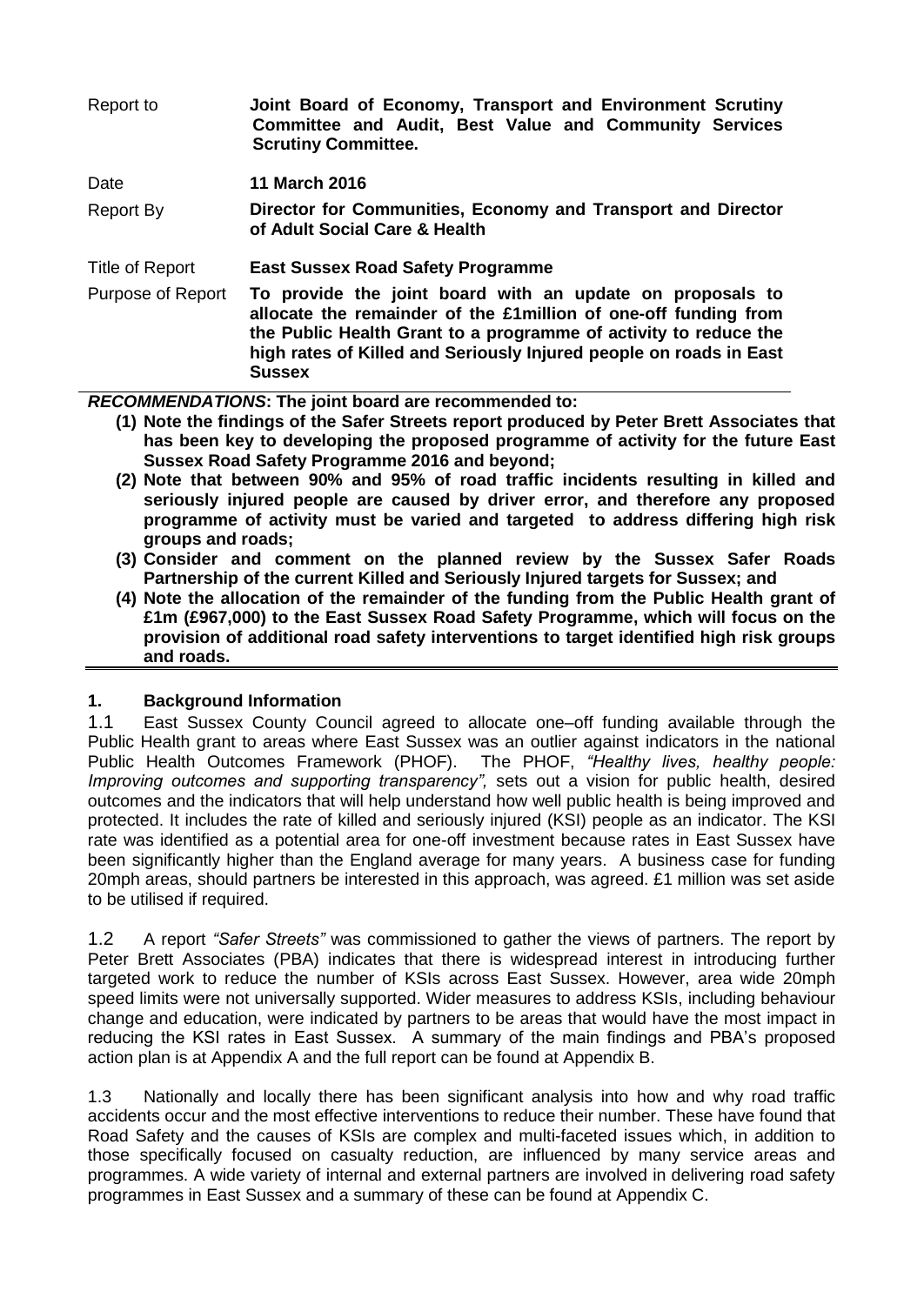1.4 In recognition of the wide number of agencies and stakeholders involved in Road Safety and casualty reduction programmes, the Safer Sussex Roads Partnership (SSRP) was established in 2007. It comprises Sussex Police, East and West Sussex County Councils, East and West Sussex Fire and Rescue Services, Brighton & Hove City Council and Highways England. It brings together combined expertise from across the key agencies to make the roads safer and reduce collisions. The partnership undertakes analysis of the causes and contributing factors for road accidents and co-ordinates cross partner activity to address the causes, based on analysis of what is most likely to work for specific causes of KSIs.

1.5 A programme of partnership work to address KSIs is co-ordinated through the SSRP and the East Sussex Safer Roads Partnership (a sub group of the Safer Communities Partnership). In the last 5 years the SSRP has invested £949,000 across the whole of Sussex on a wide ranging programme of evidence based and targeted activity. A summary of this can found at Appendix D. The members of both partnerships are aware of the one off £1 million funding and agree with the multi-faceted approach to tackle KSI rates in East Sussex.

1.6 The national trend over the last 24 years has seen a significant fall in the number of people killed and seriously injured on the roads throughout the UK. On East Sussex roads in 1990 there were 563 KSIs (of which 502 were serious and 61 were fatal), and in 2014 there were 390 KSIs (of which 374 were serious 16 were fatal). This is a rate of 2.964 fatally injured people per 100,000 population and a rate of 69.29 seriously injured people per 100,000 population. Although not all those killed and seriously injured on East Sussex roads live in the county.

1.7 However, whilst rates of KSIs have reduced, the data indicates that they have not reduced as quickly in East Sussex as the national average. East Sussex, in common with the majority of County Councils in England (19 out of 27) has a KSI rate higher than the England average. The average rate of KSIs in County Council areas for the three year period, 2012-2014 was 46.5 per 100,000 population (on average 368 KSIs per County Council area per annum, of which 91% were serious and 9% were fatal), compared to a rate of 39.3 per 100,000 population for England overall. The East Sussex rate was 64.5 per 100,000 population (on average 345 KSIs per annum, of which 96% were serious 4% and were fatal).

1.8 Analysis of KSI data in East Sussex shows that between 90% and 95% of all crashes involving personal injury have a human error/action as the main or as a contributory factor (as recorded by the Police as part of data collection through the Department for Transport (DfT) approved STATS 19 reporting system). Further analysis of causation factors can be found at Appendix E.

# **2. Context**

Scrutiny of Road Safety KSIs sits with the Economy, Transport and Environment Scrutiny Committee, and scrutiny of Public Health sits with the Audit, Best Value and Community Services Scrutiny Committee. Both Committees have requested an update on proposals to allocate the remainder of the £1million of one-off funding from Public Health to a programme of activity to reduce the rates of KSI on roads in East Sussex. Consequently it was decided that a Joint Scrutiny Board would be held.

# **3. Supporting Information**

3.1 National and local KSI Targets - In 2000, the Government announced a new Road Safety Strategy and set new targets for reducing casualties by 2010. There were a number of targets, the most significant one being a reduction in the number of those people killed or seriously injured. The target was a reduction of 40% by the year 2010 based on the average of those KSI casualties from the years 1994 to 1998. There was also a significant change in recording KSIs in 2005 which may be one of the reasons why East Sussex figures are higher than average. Further detail on this can be found in 3.2.2.

3.1.1 During the period 2000 to 2010 there was a ring-fenced Road Safety grant provided to all local authorities by the Department for Transport. The most recent sums awarded to East Sussex are shown below.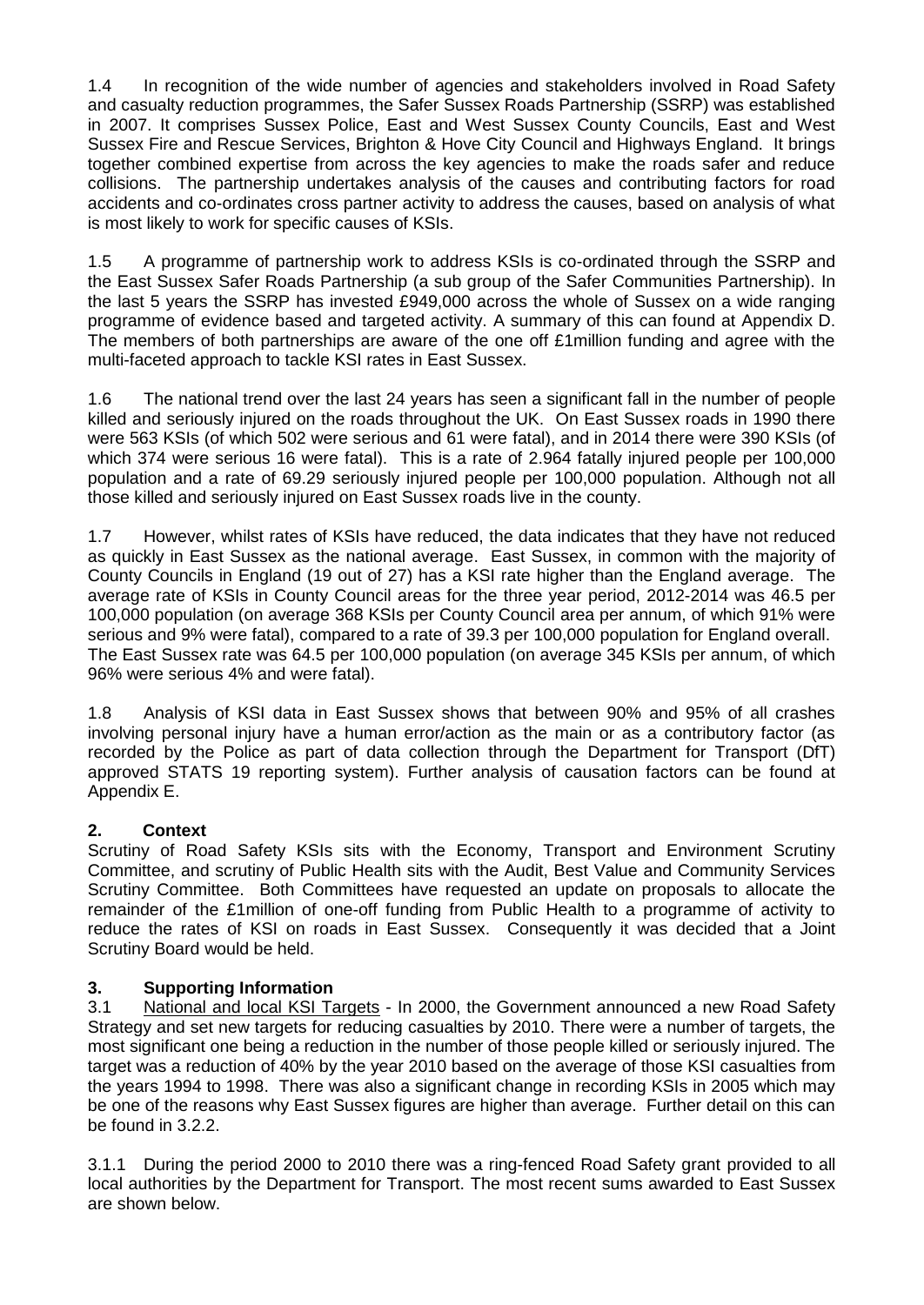| Road Safety Grant to East Sussex County Council<br>2008 - 2010 |            |  |
|----------------------------------------------------------------|------------|--|
| 2008/09                                                        | £815,000   |  |
| 2009/10                                                        | £884,000   |  |
| 2010/11                                                        | £660,000   |  |
| <b>TOTAL</b>                                                   | £2,359,000 |  |

These monies were invested in a range of road safety interventions. Nationally the target was met, with a KSI reduction of 44%. However, in East Sussex a reduction in KSIs of only 30% was achieved.

3.1.2 Currently there are no national road safety targets. The national Strategic Framework for Road Safety (May 2011) details two forecasts, a central forecast and a low forecast that Central Government believes to be achievable (based on a % reduction on the average of 2005 to 2009 KSI casualties). The central forecast predicts a 40% reduction in KSIs by 2020 on the assumption that existing road safety programmes and other partners' measures continue to develop. The low forecast predicts a 50% reduction if the lower performing authorities were to improve their performance towards the level of the top performers. In this context East Sussex would be seen as a lower performing authority.

3.1.3 The forecasts set in 2011 are extremely ambitious, and based on the assumptions detailed in 3.1.2. In addition, at the same time as these forecasts were set, the ring-fenced Road Safety grant was removed and local government faced significant budget reductions. Along with the pressure in funding, the target did not take into account increasing populations, varying road types in local authority areas, changing economics and increasing traffic flows. However, local authorities were encouraged by the DfT to aim to meet these forecasts, and following discussions at the SSRP, East Sussex County Council (ESCC), West Sussex County Council (WSCC) and Brighton & Hove City Council (BHCC) all currently have a target which is set at a 40% reduction in KSIs by 2020.

3.1.4 For East Sussex, a 40% reduction in KSI casualties based on the average of 2005 to 2009 would seek to reduce KSI casualties to 227 by 2020, a reduction of 152 KSI from the average of 379. The table below shows the level of reductions required to meet the 40% reduction in KSIs by 2020.



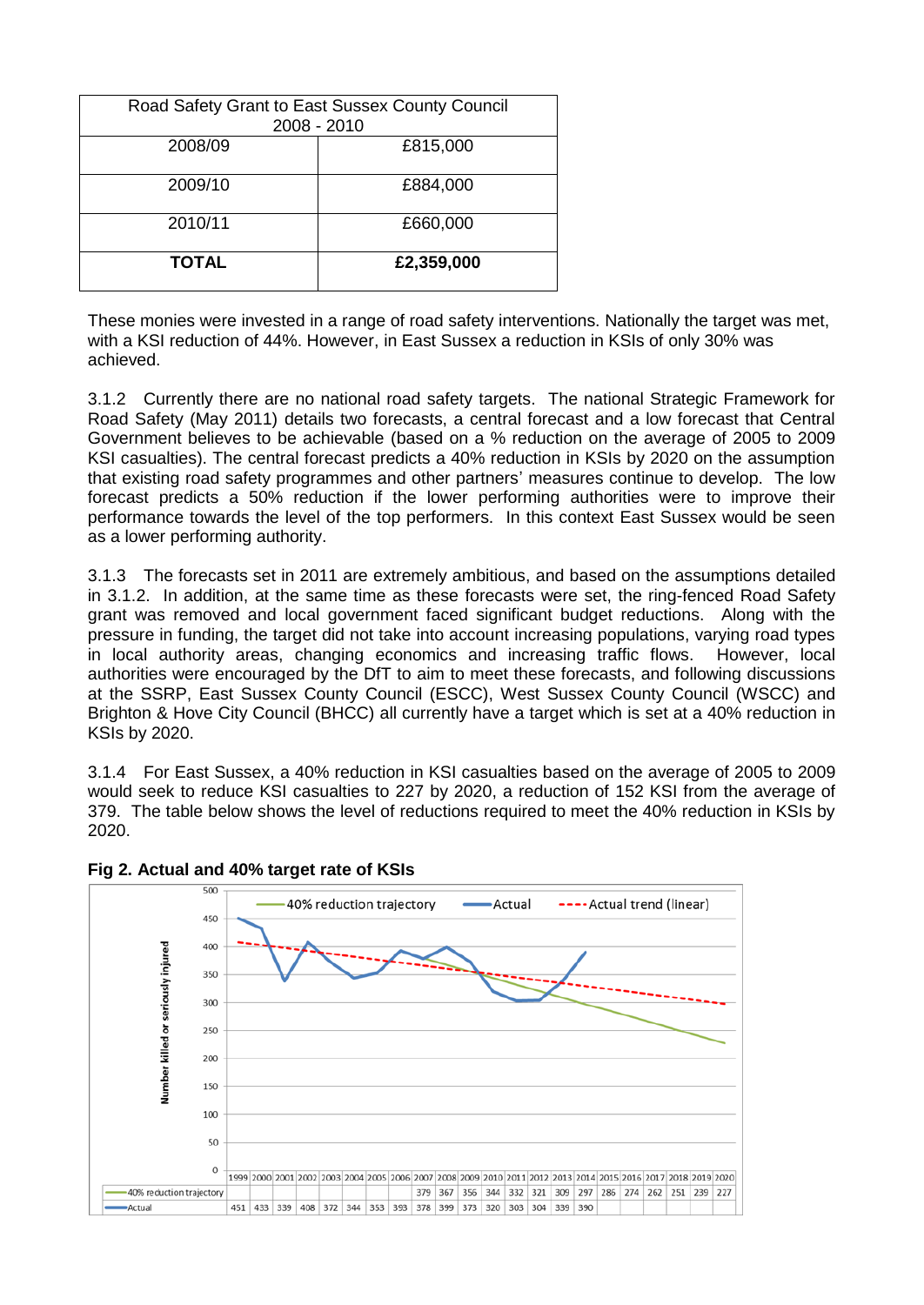3.1.5 Since the forecasts were set by the DfT, all local authorities in Sussex have shown an increase in KSIs between 2011 and 2014. During this period a number of similar local authorities have also seen an increase, for example Suffolk and Norfolk. Following a discussion between Senior Officers at WSCC, BHCC and ESCC regarding the current DfT forecasts and the 40% target, it has been agreed that the SSRP will be asked to undertake a review of the current KSI targets for Sussex and recommend an alternative approach. It is proposed that the SSRP may wish to use the evidence in this report to inform its review of the current KSI target...

3.2 East Sussex KSI Trends - An analysis of KSIs in East Sussex, undertaken by the SSRP, indicates that although there has been a downward trend over the last 24 years this has not been a straight line reduction. For example, as illustrated in the graph below, since 1999 the KSI rate has seen a number of peaks and troughs. Over the latest 4 years for which complete data is available there has been an increase in the number of KSI casualties.



**Fig 3. KSI rate in East Sussex 1999 - 2014**

3.2.1 Issues with comparing East Sussex KSI rates with other local authorities - The East Sussex KSI rate has been higher than the England average for many years. The KSI rate during the period 2012-2014 for East Sussex is 64.5 per 100,000 population and for England it is 39.3. Although KSI rates continue to be compared nationally, it should be noted that the SSRP have stated their view that it is difficult to compare KSI data with other local authorities. SSRP cite a number of reasons for these difficulties, such as differing road networks, weather, rural/urban splits, public transport availability, collision reporting/recording, economic differences, etc and that this makes the whole subject extremely complex and makes data directly comparing authorities difficult to interpret because these factors may impact to different degrees in different areas.

3.2.2 Changes and variation in recording KSIs - The analysis undertaken by the SSRP, which is detailed in Appendix F, identifies that up until 2005, rates of KSI reduction in East Sussex were similar to the national rate of reduction. However, after 2005 the East Sussex rate began to worsen and deviate from the national trend. The most significant event in 2005 was the introduction in Sussex of a new computerised system for recording accident data, replacing the previous paper based system. Many safeguards and checks were built into the system including the definitions of injury that should be recorded as a series injury. This is likely to have resulted in data being recorded more systematically than that recorded on paper, and following the DfT guidelines much more accurately than previously. One side effect of this was that many casualties with relatively minor injuries (such as a broken finger), were now much more likely to be recorded as a serious casualty. The DfT intended to roll out a national IT system based on the Sussex system. However this process stalled and only 2 of the 43 police authorities use the new system. Sussex Police is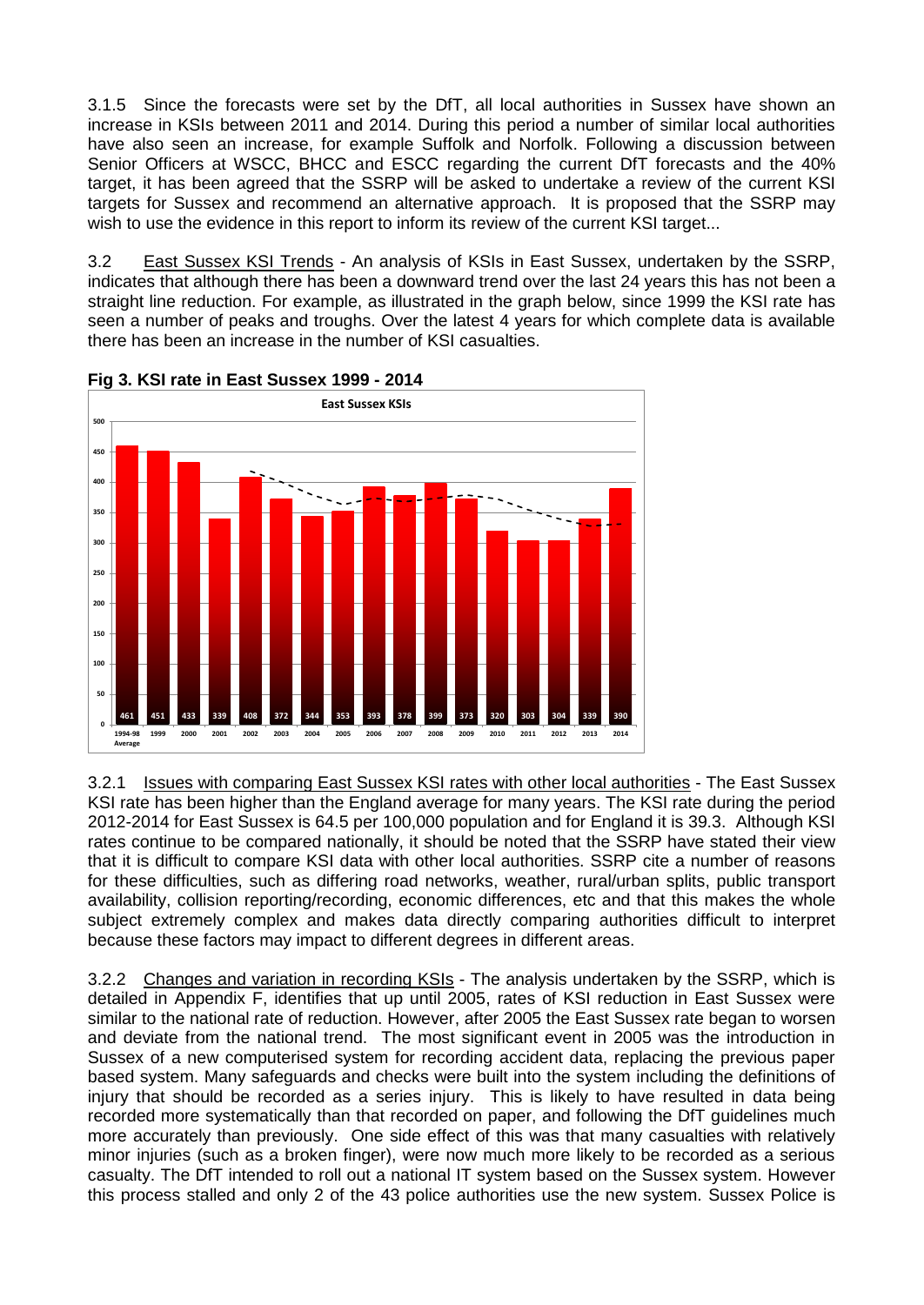not one of those two, and is still using the system that was created internally as it continues to provide accurate and timely data.

3.2.3 Audit matching STATS19 data with Accident and Emergency (A&E) Department data - Initial Findings - An audit has been undertaken which sought to compare STATS19 police data with A&E data for the year 2014 to consider whether it may be that accidents recorded as severe by police could subsequently be considered as not severe based on medical assessment contained in A&E notes or a review of the descriptor of injury recorded by the police. Of the 295 STATS19 casualties recorded as severe, 220 were confirmed as severe (75%) based on A&E data or the description of the injury from police records. 14 casualties were identified as not severe (5%) based on A&E data or the description from police records. 60 casualties (20% of casualties) contained no police recorded data on description of injury and so could not be classified either way using both sources. These cases could not be found in A&E records. It is possible that these cases attended other medical facilities for treatment (A&E elsewhere, GP, Minor Injury Unit etc), however the accuracy of their coding as 'severe' cannot be determined. It may be that the true rate of variation in perception of 'severe' injury is between 5 and 25%. A 5% reduction in casualties classified as severely injured would not reduce the East Sussex KSI rate sufficiently for East Sussex not to remain significantly higher than England or the South East. However a 25% reduction would mean that East Sussex rates were similar to the South East, but remained slightly higher than the England average for all periods.





3.3 KSI Causation Factors - Analysis has shown that nationally over 90% of KSIs are due to human error. Although the causation factors behind this figure are wide and varied, in East Sussex over the three years 2012 to 2014, nine of the ten most frequent contributory factors in collisions that resulted in a KSI were directly related to road user behaviour, and these are detailed below (NB more than one causation factor may be recorded for each incident).

| <b>Collision severity</b>                    |       |                | $%$ of |              |
|----------------------------------------------|-------|----------------|--------|--------------|
| <b>Contributory factor</b>                   | Fatal | <b>Serious</b> | Total  | <b>Total</b> |
|                                              |       |                |        |              |
| Failed to look properly                      | 5     | 293            | 298    | 18%          |
| Careless or reckless or in a hurry           | 10    | 181            | 191    | 12%          |
| Loss of control                              | 17    | 129            | 146    | 9%           |
| Failed to judge other person's path or speed | 3     | 136            | 139    | 8%           |
| Poor turn or manoeuvre                       |       | 103            | 110    | 7%           |
| Impaired by alcohol                          | 2     | 67             | 69     | 4%           |
| Travelling too fast for conditions           | 5     | 55             | 60     | 4%           |
| Slippery road (due to weather)               | っ     | 52             | 54     | 3%           |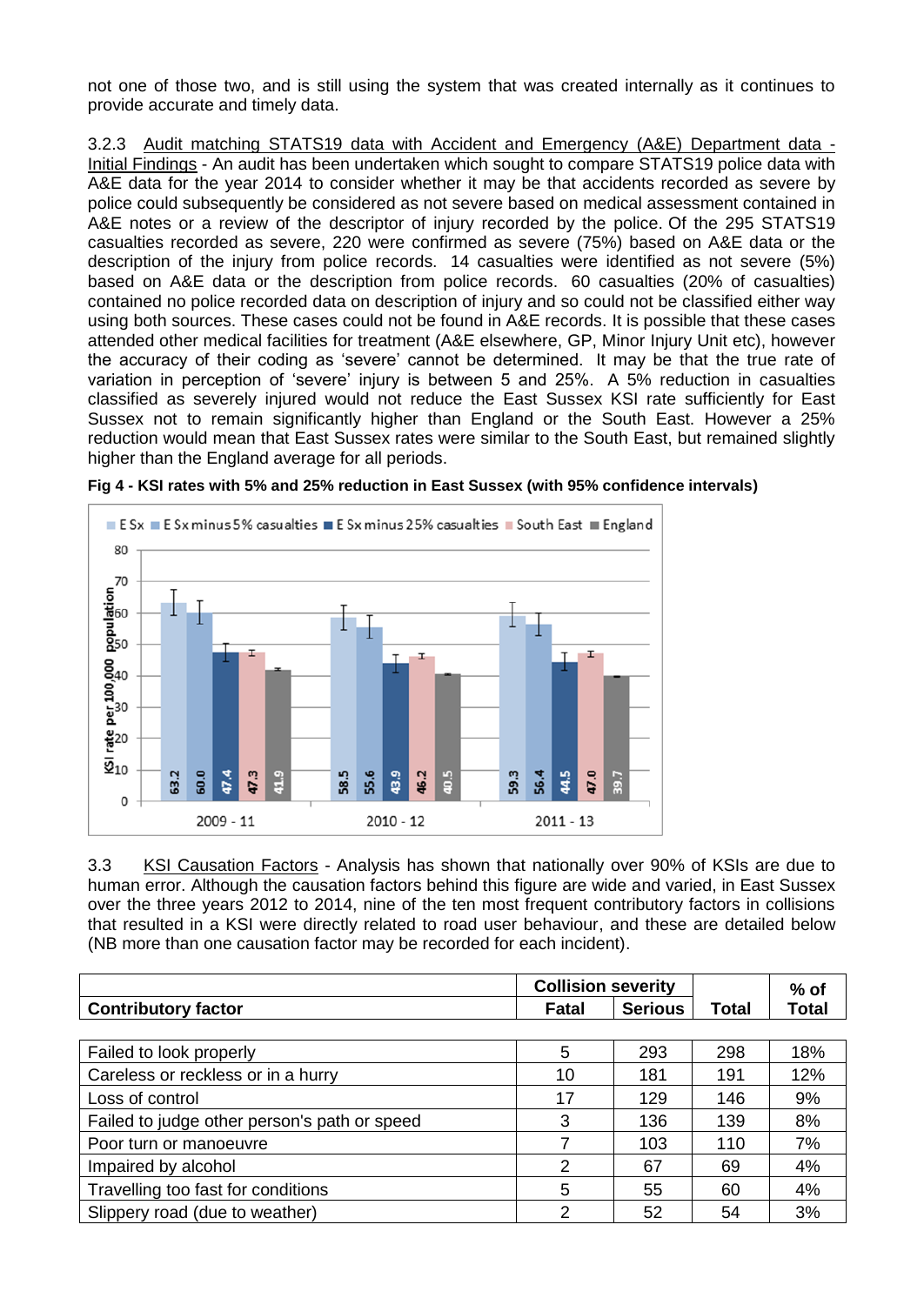| Learner or inexperienced<br>driver or rider |  | ັ   | ∕ספ |
|---------------------------------------------|--|-----|-----|
| <sup>o</sup> sive u<br>drivina<br>Aggre     |  | . . | ററ  |

The main causation factors, as recorded by Sussex Police, for KSI crashes occurring in East Sussex between 2012 and 2014 are indicated at Appendix E.

3.4 East Sussex location of KSIs - When the location of KSIs across East Sussex has been mapped and analysed it shows that KSIs are not distributed evenly across the county. For example, as might be expected, the majority of pedestrian and cyclist KSIs occur in urban conurbations whilst motorcycle collisions are distributed along the major A roads. Whilst KSIs are not distributed evenly, they are not sufficiently clustered to enable specific geographical hotspots to be identified. Maps of KSI by road user type and location are at Appendix G.

3.5 Future Pressures - In future, the location and numbers of KSIs may be even more difficult to predict due to the increase in population, the population of East Sussex becoming older and economic factors, such as the reduction in the price of fuel, so there are more vehicles on the roads. The public are more likely to be exposed to risk on the roads unless the incidents caused by human error on our roads can be reduced.

3.6 Road Safety Interventions to reduce KSIs - Nationally, road safety interventions over recent decades have focused on technological solutions, engineering a safer road environment or changing behaviours.

3.7 Technology - Analysis by the DfT suggests that the largest single contributory factor to road safety casualty reduction, in particular driver casualty reduction, in the UK over recent years has come from improvements in vehicle safety. The majority of vehicles on the road now have good passive safety with air bags and crumple zones. Looking forward advances in further technological solutions, such as electronic stability control, will deliver significant benefits and help further avoid or mitigate much trauma on the roads. Reductions in KSIs in the UK started to show significant results in about 2000. This is due to a wide variety of reasons including improved road design, better vehicles, improved driver training and improvements to medical interventions. This period and beyond saw the results of legislation such as seat belt laws (introduced over 30 years ago) and drink driving campaigns bear fruit.

3.8 Engineering a safer road environment - Engineering interventions have traditionally been largely focused on the treatment of single sites, such as individual junctions or bends, to make it safer given an existing collision pattern. This has been effective over the years in reducing road casualties; however the vast majority of sites where low cost solutions are most effective have been treated. Engineering solutions have therefore, become increasingly difficult to identify, more expensive to deliver and less effective in reducing casualties. With the vast majority of KSIs caused by human error, the analysis shows there is little for the County Council to do in the way of targeting KSI casualties through engineering. It is more through the education and enforcement areas that these factors can be addressed. Because of the wide range of factors which contribute to road traffic accidents, the identification of specific reasons for high rates of KSIs and lower rates of reduction in KSIs in East Sussex is challenging.

3.8.1 East Sussex, along with many other authorities, has been changing the focus of engineering work to a more holistic route treatment approach, particularly focussing on the rural "A" class road network where a high proportion of the Killed or Seriously injured casualties occur. This approach, rather than seeking treatable patterns in crashes, looks at a route in its entirety to ensure that a consistent signing strategy is in place that guides a driver through any bends, junctions or other hazards. In this approach all the route is treated, not just those locations where casualties have been recorded. Whilst few of these route treatment schemes have been in place long enough for a full evaluation of the impact of the work, the indications are that good casualty reduction, particularly KSI casualties, can be achieved.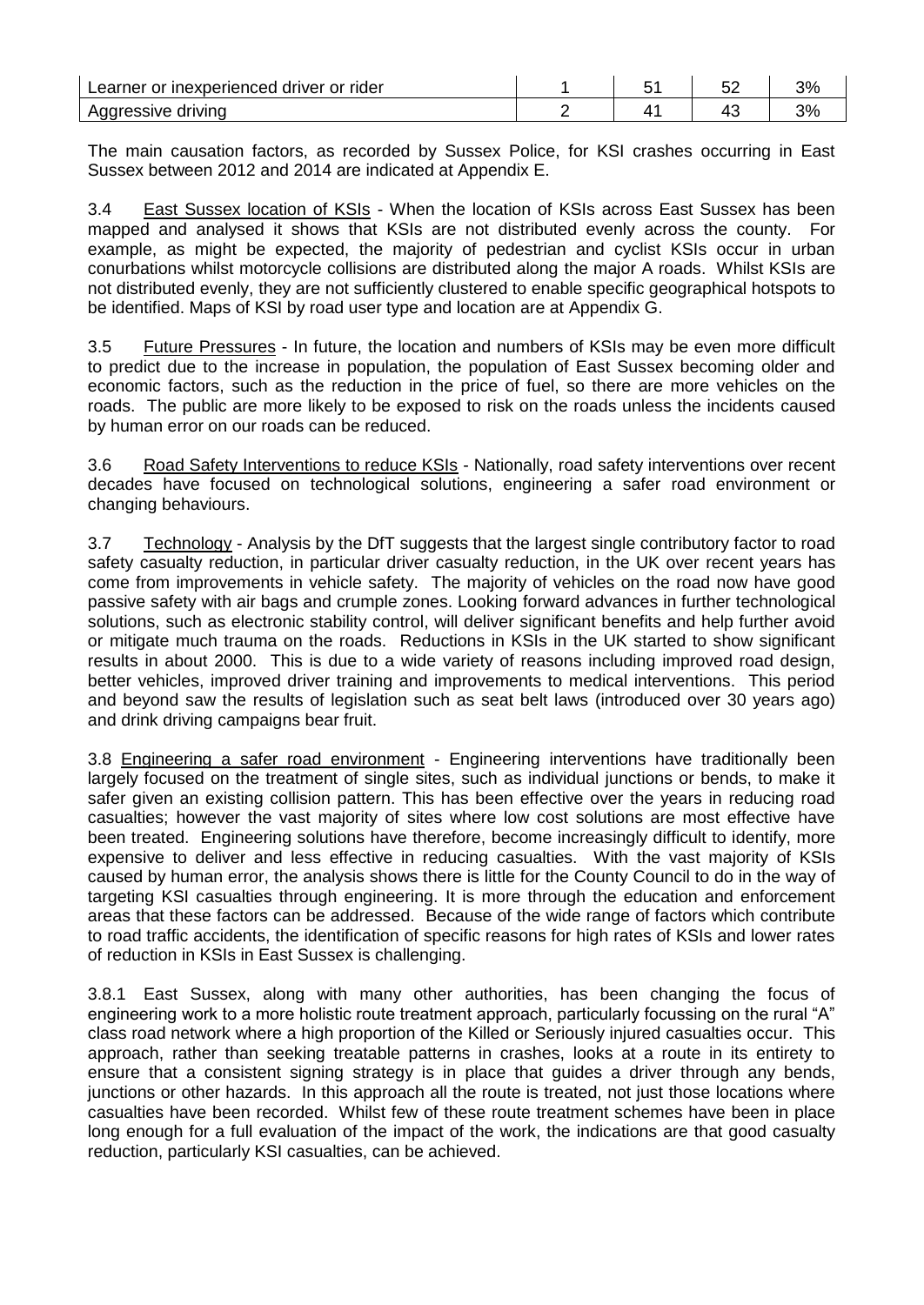3.8.2 Each year there remains a programme of activity in the County developed by the Road Safety Team. 2014/15 concluded the 7 year Village Speed limit review and in 2015/16 a further £125,000 was used for road safety projects.

3.8.3 Maintenance works undertaken throughout the county continue to provide a positive contribution to road safety by ensuring standards of visibility, skid resistance, signing and lighting on the highway, and maintaining road surfaces in good condition.

3.9 Changing behaviours - Interventions to change behaviours have focused on Education, Training and Publicity (ETP) and Enforcement. ETP is aimed at helping people to be aware of and to understand road safety issues and risks, and providing appropriate training to improve their ability to safely use the road environment. This area of activity is clearly aimed at informing, educating, and changing behaviour, and up to 90% of casualty numbers could be influenced in this way. However, its impact is not directly measurable in terms of outcomes for casualty reduction. The DfT THINK! Campaign does address behaviour change. Further detail on this can be found at Appendix H.

3.9.1 Enforcement is targeted by Sussex Police at sites where assessment of casualty data, community feedback and intelligence indicates a priority area for intervention. Enforcement includes safety camera deployment introduced through the SSRP. Enforcement is an essential tool in reinforcing educational messaging and engineering measures. However enforcement needs to be proportionate and targeted. All types of enforcement will continue to play an important part by targeting priority groups and those displaying disregard for their own safety and the safety of others. Enforcement can also identify those displaying a lack of skill or poor judgment that may then benefit from further education.

3.10 What the data tells us - Primarily road safety programmes in East Sussex are data led using validated accident data from Sussex Police. Programmes are prioritised to those groups or locations that express the highest risk.

3.10.1 Analysis undertaken by the SSRP and the County Council's Road Safety Team have identified a number of priority groups. Currently five groups have been identified, which are those that have the highest numbers of KSIs on the road of East Sussex. These are:

- Non-motorised users (NMUs or pedestrians, pedal cyclists and mobility scooter users), for example pedal cyclists account for 11.2% of KSIs amongst 16 to 24 year olds
- Powered two wheelers (PTWs) account for 22.7% of all KSIs
- Occupational, where one of those involved in the collision was considered to be using the road as part of their occupation
- Speed, where some form of speed element was considered to be present in the cause of the collisions

3.10.2 Turning to geographic locations, each year the Road Safety Team identifies those sites that have had four or more personal injury crashes recorded in the previous three year period. It is also worth highlighting that 12.6% of KSIs currently occur on the Trunk Road network in East Sussex, which is managed by Highways England. This accounts for 28.2% of fatalities. Whist we do not control these roads we can still influence driver behaviour so we work in partnership with Highways England through the SSRP on the common goal of reducing KSIs.

3.10.3 The KSI data for East Sussex is varied and multi-faceted, and there is a variance in the type of road user subject to KSIs. Most significantly, the risk of becoming a casualty varies widely by age and road user type. For example, 21.4% of KSIs (in the last three years of data available) were aged between 13 and 24 but this group only make up 12.9% of the County population. Safe road use as a pedestrian, cyclist or motorist is a life skill and a coordinated approach to addressing increased risk in each of the priority groups is likely to be most effective.

3.10.4 This data along with the varied causation factors for KSIs show how difficult it is to take measures to improve KSI rates on East Sussex roads.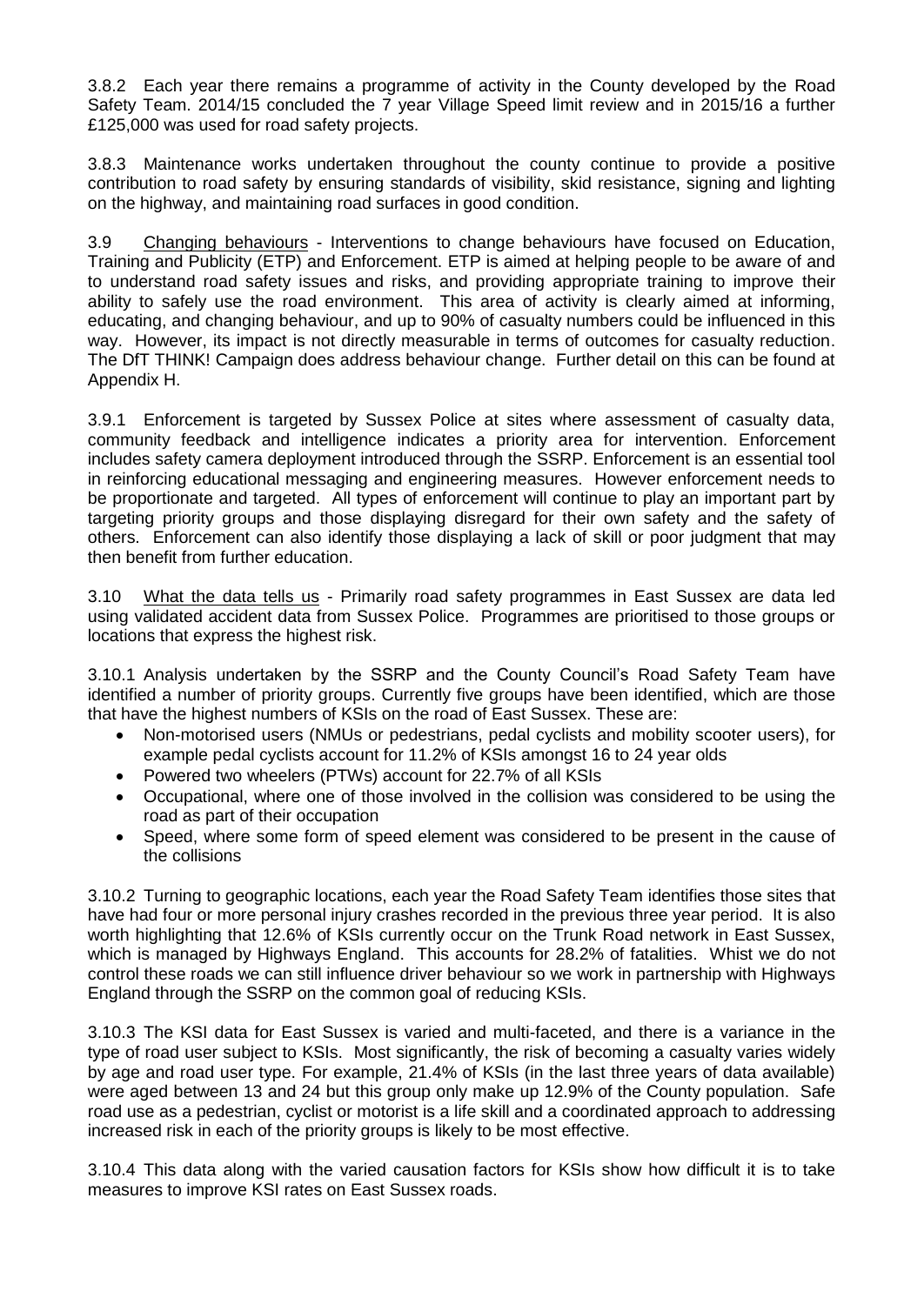# 4. **East Sussex Road Safety Programme**

4.1 The overall aim is to reduce the rate of people killed and seriously injured in East Sussex. Following the findings of the report produced by Peter Brett Associates, a review of national best practice and further recent engagement with our SSRP partners, the programme for the allocation of the remainder of the funding from the Public Health grant of £1m will focus on the provision of additional road safety interventions in East Sussex on identified high risk groups and sites identified above.

# **5. Implementation**

#### 5.1 Outline Implementation Plan

| <b>Activity</b>                                                                                                                                                                                                                                                                                                                                                                                              | <b>Outcome sought</b>                                                                                                                              | <b>Draft</b><br><b>Timescale</b> |
|--------------------------------------------------------------------------------------------------------------------------------------------------------------------------------------------------------------------------------------------------------------------------------------------------------------------------------------------------------------------------------------------------------------|----------------------------------------------------------------------------------------------------------------------------------------------------|----------------------------------|
| Joint Scrutiny Board.                                                                                                                                                                                                                                                                                                                                                                                        | Following Joint Scrutiny Board the<br>Safer Streets report will be put in the<br>public domain.                                                    | <b>March 2016</b>                |
| East Sussex Road Safety Partnership and<br><b>SSRP</b><br>Present the findings of the Safer Streets<br>report together with the information<br>contained in this report and its appendices<br>to the SSRP and the East Sussex Safer<br>Roads partnership. The SSRP are key<br>partners in this work and their views on<br>proposals are<br>important in the<br>our<br>successful delivery of this programme. | Inform East Sussex Road Safety<br>Partnership and SSRP of plan and<br>approach, and seek feedback. Then<br>develop, cost and finalise action plan. | Spring 2016                      |
| Communities<br>Safer<br>East<br>Sussex<br>Partnership.                                                                                                                                                                                                                                                                                                                                                       | Inform and seek feedback from Safer<br>Communities Partnership of plan and<br>approach.                                                            | Spring 2016                      |
| Appoint project manager (2/3 years).<br>Detailed interventions are worked up by<br>PH / CET leads in conjunction with project<br>manager to develop, cost and finalise the<br>action plan.                                                                                                                                                                                                                   | Additional capacity in place to oversee<br>programme.                                                                                              | Spring 2016                      |
| Commission evaluation.                                                                                                                                                                                                                                                                                                                                                                                       | Robust evidence to determine which<br>interventions are effective (and which<br>are not).                                                          | Spring 2016                      |
| Commence project delivery.                                                                                                                                                                                                                                                                                                                                                                                   | Evidence based strands of work are in<br>place across partnerships.                                                                                | Spring 2016                      |
| Final evaluation.                                                                                                                                                                                                                                                                                                                                                                                            | Clear information on what works (and<br>what does not) to inform future plans<br>across partnership.                                               | January<br>2018                  |

### 5.2 Proposed High Level Actions and Expenditure

| <b>Evidence based</b><br>action area                                           | <b>Detail</b>                                                                                                                                                                                                                                                          |
|--------------------------------------------------------------------------------|------------------------------------------------------------------------------------------------------------------------------------------------------------------------------------------------------------------------------------------------------------------------|
| Project<br>management<br>Circa £30,000 to<br>£40,000 per<br>year<br>(E100,000) | Appointment of Project Manager to lead, coordinate and oversee activity<br>over 2-3 years. Robust project management is important to work across<br>partner agencies to ensure that the whole system is working together more<br>efficiently to prevent road accidents |
| Behaviour change<br>and education<br>Circa £500,000                            | Building on previous work through SSRP, identify groups at risk of being<br>KSIs. Development of social marketing segmentation to address the needs<br>of high risk groups. From evidence gained, develop road safety campaigns<br>for East Sussex.                    |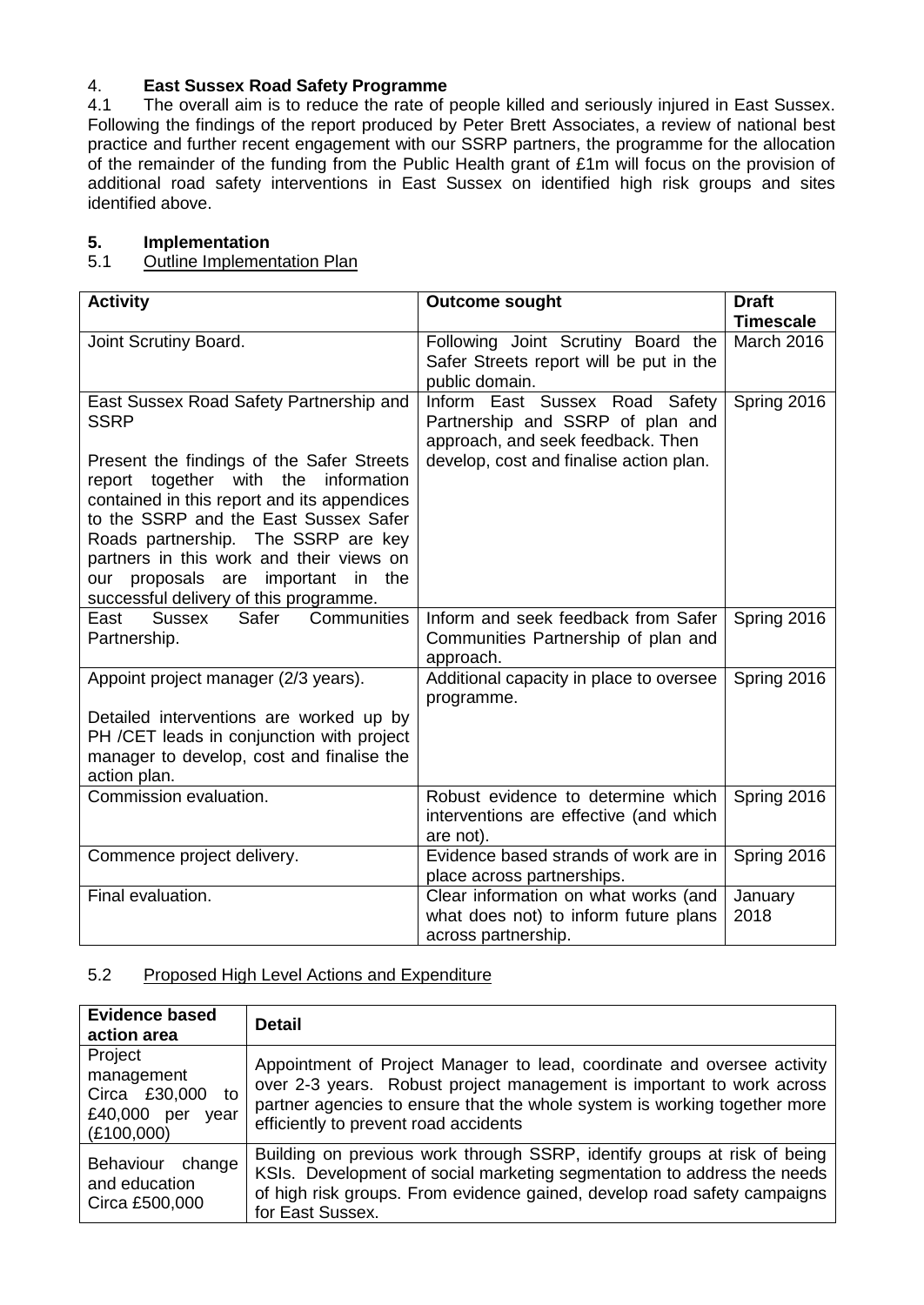|                                                                    | <b>Current identified East Sussex High Risk Groups:</b><br>Non-motorised users (NMUs - pedestrians, pedal cyclists and<br>mobility scooter users)<br>16 to 24 year olds<br>٠<br>Powered two wheelers (PTWs)<br>$\bullet$<br>Occupational (where one of those involved in the collusion was<br>$\bullet$<br>considered to be using the road as part of their occupation)<br>Speed (where some form of speed element was considered to be<br>$\bullet$<br>present in the causation of the collisions                                                                                              |
|--------------------------------------------------------------------|-------------------------------------------------------------------------------------------------------------------------------------------------------------------------------------------------------------------------------------------------------------------------------------------------------------------------------------------------------------------------------------------------------------------------------------------------------------------------------------------------------------------------------------------------------------------------------------------------|
|                                                                    | Undertake further research for the introduction of further behaviour change<br>interventions to target reductions in the number of KSIs across the road<br>network in East Sussex. Understand reactions and attitudes towards road<br>safety interventions for different user types such as, vulnerable road users,<br>young drivers, and older drivers. Develop behaviour change pilot schemes,<br>specifically 20mph in selected areas, to gauge appropriateness and<br>suitability for bringing about desired changes in driver behaviour with<br>defined outputs for monitoring and review. |
|                                                                    | Development of materials etc. for a number of different road safety<br>campaigns focussing on priority groups and outcomes.                                                                                                                                                                                                                                                                                                                                                                                                                                                                     |
|                                                                    | Evaluation of current education interventions for young people and review<br>of resources available and dissemination methods (e.g. schools literature,<br>wider work in schools).                                                                                                                                                                                                                                                                                                                                                                                                              |
| Partnerships<br>and<br>communities<br>Circa £100,000               | Work with local members and Parish Councils to inform development of<br>self-sustaining community interventions for road safety (e.g.one off costs).                                                                                                                                                                                                                                                                                                                                                                                                                                            |
| Implementation of<br>speed reduction<br>measures<br>Circa £250,000 | Work with local members and Parish Councils to identify local need and<br>demand for 20 mph speed limits. Evaluate results of existing 20 mph areas<br>/ zones in East Sussex to provide evidence of the impacts of the schemes<br>against scheme objectives.<br>Allocation of one-off resource to CET<br>Department to enable prioritisation of schemes in priority areas (to include<br>any required additional staffing and technical costs).                                                                                                                                                |
| Programme<br>evaluation<br>Circa £50,000                           | In line with best practice, allocate an appropriate budget for robust<br>evaluation of partnership activities. This could be all interventions across<br>partners if partners agree (not just work funded through £1 million) to inform<br>recurrent spend on road safety interventions across the system to ensure<br>maximum return on investment from the public purse as a whole.                                                                                                                                                                                                           |

# **6 Governance**

A formal project board will be established, with Senior Officer representation from CET and ASC. The project board will oversee the overall direction and management of the project, and prioritise and deploy resource.

# **7 Interdependencies**

There are interdependencies with SSRP actions and the actions of individual partners who are responsible for each area of activity which addresses KSIs. This will be managed through the existing partnership arrangements and project board.